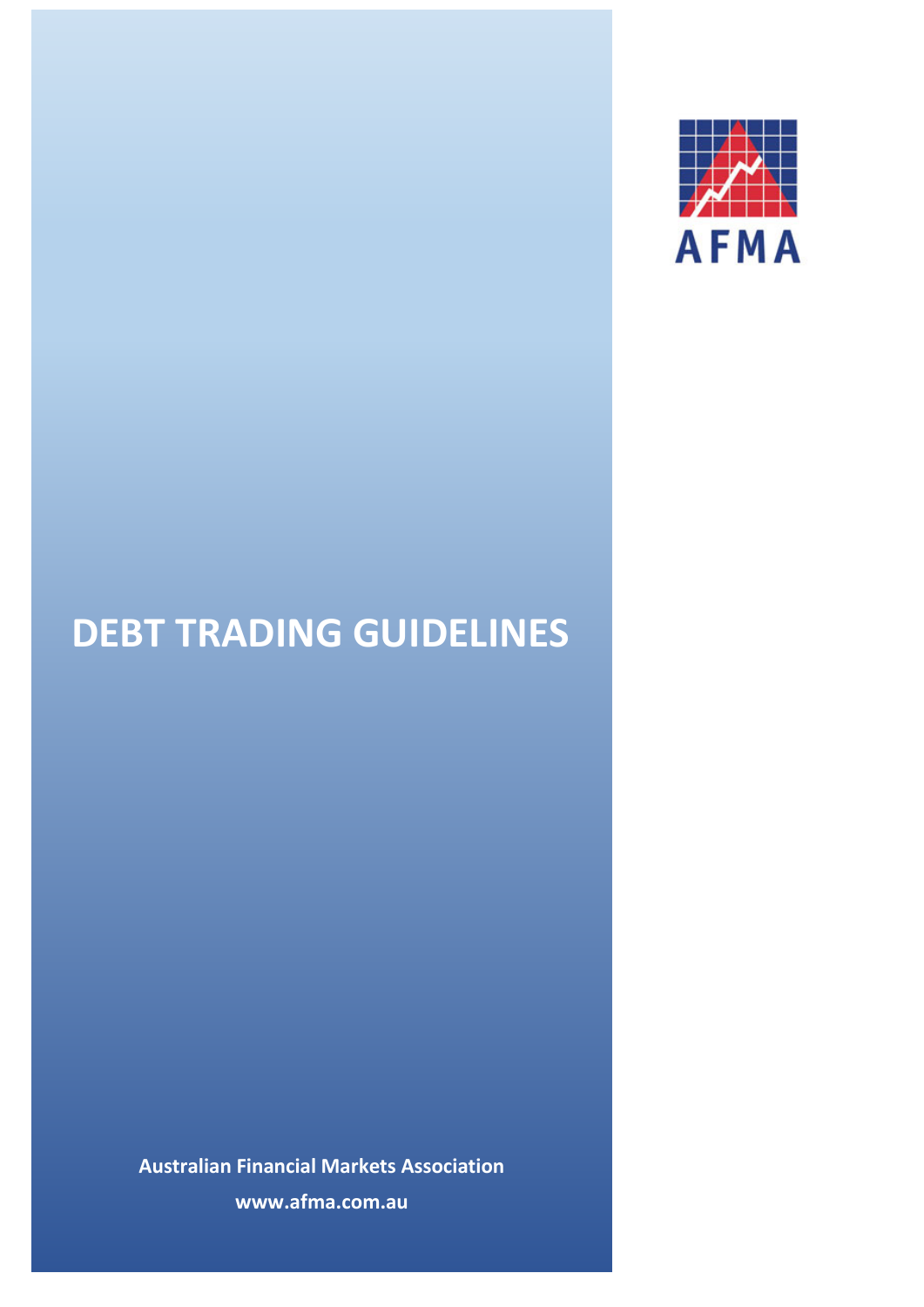## **Debt Trading Guidelines**

*Version 2.2 March 2016*

#### **Australian Financial Markets Association**

#### **Enquiries**

Telephone: + 61 2 9776 7900

Email[: info@afma.com.au](mailto:info@afma.com.au)

GPO Box 3655 Sydney NSW 2001

*Copyright in this publication is owned by the Australian Financial Markets Association.*

*This publication is distributed on the condition and understanding that AFMA is not engaged in providing any legal, accounting or other professional advice or services.*

*Members and any other organisation or individual following the Guidelines should satisfy themselves as to applicability to their specific circumstances. AFMA expressly disclaims liability for the consequences of any action or inaction taken as a result of following these Guidelines.*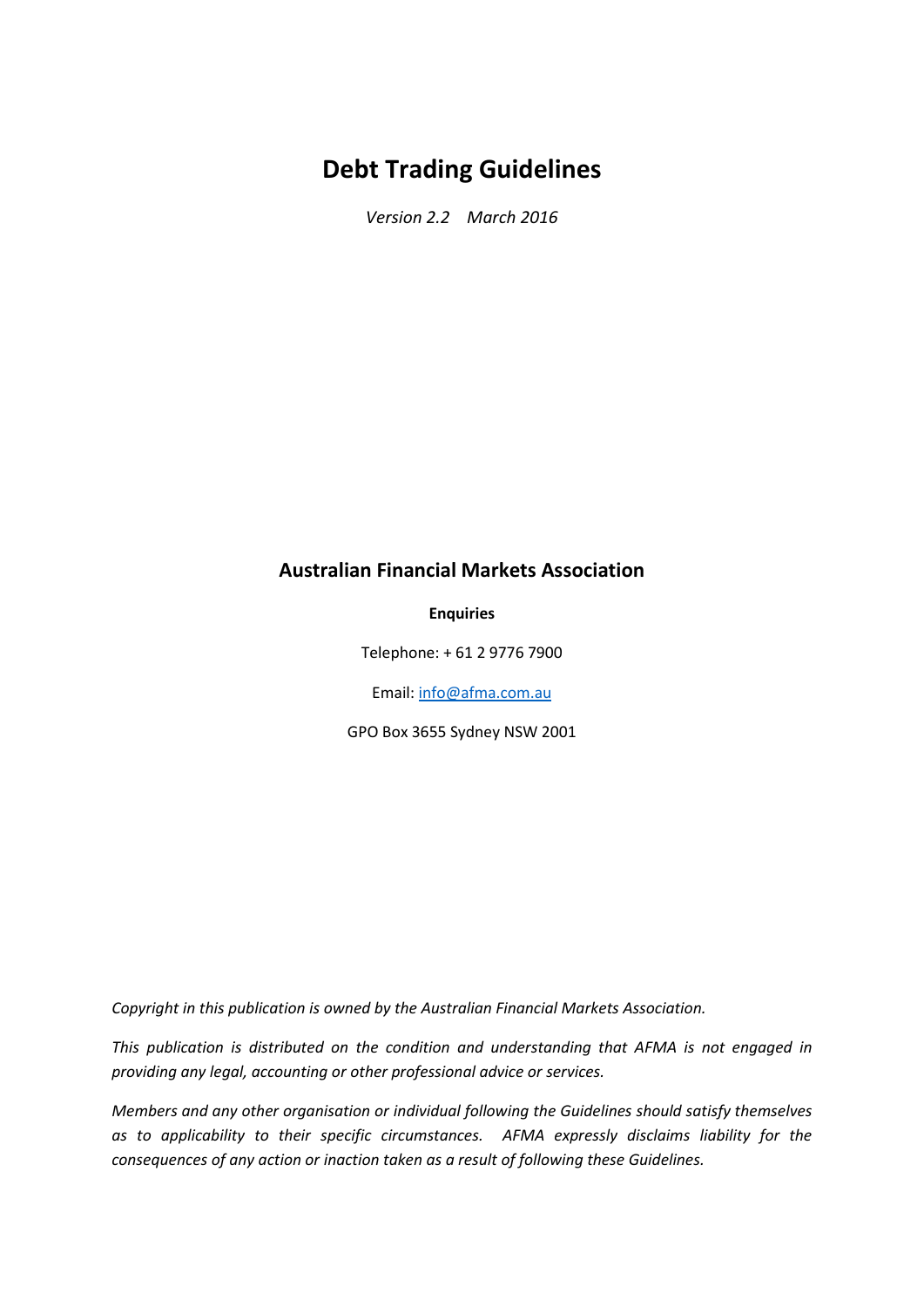## 1. WHAT THESE GUIDELINES ARE ABOUT

The smooth and efficient functioning of debt instrument markets rely on the integrity, honesty, good faith, and mutual trust shown by all participants. An efficient market fosters liquidity, which helps all participants including Australian Financial Markets Association (AFMA) members transfer their risk through a market transaction more effectively.

- 1) It is important that both buyers and sellers promote market liquidity. Among other reasons, market liquidity allows benchmark rates to be determined. For example, the AFMA Bank Bill Swap BBSW benchmark rate plays a prominent role in Australia's financial infrastructure. It finds extensive application in both lending transactions and interest rate derivative products and is critical for the sound operation and stability of Australia's financial markets. AFMA committees manage conventions for trading in money market instruments underlying benchmark rates, principally Bank Accepted Bills (BABs) and Negotiable Certificates of Deposit (NCDs) for BBSW.
- 2) These Guidelines are supplemental to the AFMA Code of Conduct and should be read in conjunction with this code.

## 2. COVERAGE

These Guidelines have general application to trading participants in the Australian debt market. They relate to all debt instruments of any tenor that create the obligation for the issuer to pay a fixed sum called the face value at a specified date; and may also involve a series of periodic interest payments, or coupons (Debt Instruments).

## 3. SUPPORTING THE MARKET

#### 3.1. Liquidity

Trading participants should behave in a manner that is consistent with supporting market liquidity. Examples of behaviours that hinder liquidity include those that cause or exacerbate settlement fails, those that inhibit the provision of liquidity by others, and those that restrict the floating supply of a particular issue in order to generate price movements in a Debt Instrument or related markets.

#### 3.2. Issuance Volume

Trading participants should bear in mind that sudden changes in the volume of issuance of Debt Instruments by their organisation may disrupt the marketplace. Trading participants should evaluate how their issuance of Debt Instruments may affect market liquidity under different market scenarios, having regard to the market's normal liquidity and capacity to facilitate issuance or purchases of significant sizes, and conduct activities in a manner which is minimally disruptive wherever possible.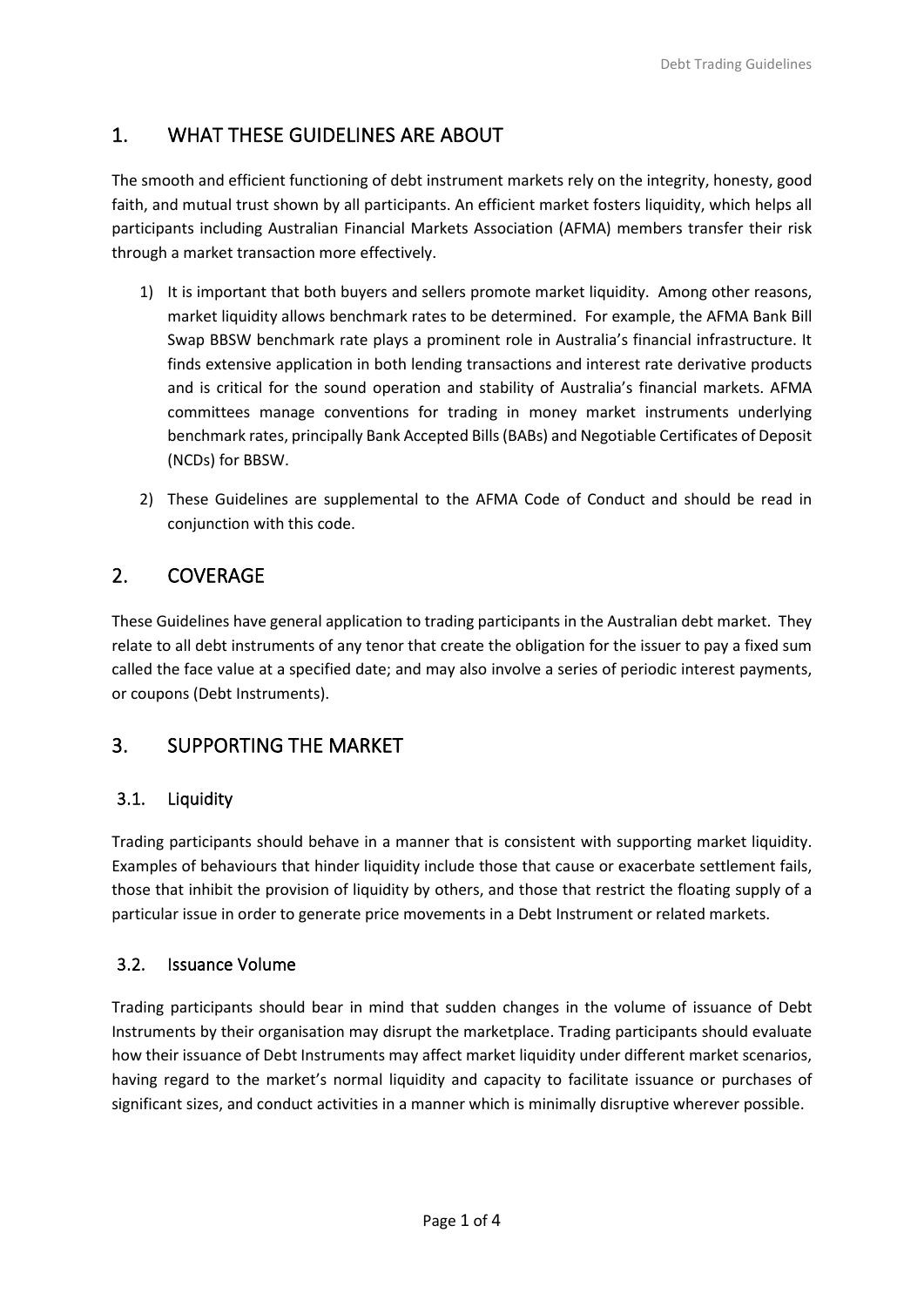#### 3.3. Quoting Prices

Where possible trading participants should quote prices in accordance with the quotation methodology and market parcel size described in the relevant AFMA Conventions, with the goal of promoting price transparency and liquidity for all trading participants.

#### 3.4. Price Discovery

Legitimate price discovery activities are an integral part of the Debt Instruments markets and should be encouraged.

Trading participants should follow pricing practices that support transparent and actively traded markets. For example, BBSW relies on market data consisting of executable bids and offers from transparent and actively traded markets. Transparency means that traders provide market pricing that more accurately reflects the equilibrium value of prime bank paper.

Price discovery relies on efficient price reporting and transparent markets. Trading participants should support transparency. For example, to promote transparency AFMA publishes transactional volumes underpinning benchmark rates on a one‐month delayed basis.

#### 4. OVERSIGHT OF TRADING ACTIVITY

Trading participants should ensure adequate internal oversight of their trading activity in Debt Instruments. The level of oversight may vary depending on the nature, scale and complexity of each firm's business. However, all firms should develop policies and procedures for measuring and scrutinising their overall trading activity in Debt Instruments to ensure that trading behaviour in the aggregate, as well as along individual business lines, is understood by senior business managers.

#### 5. MANAGING CONFLICTS OF INTEREST POLICY

Trading participants should have a documented policy relevant to their trading procedures which identifies and provides for managing conflicts of interest. Records of conflict of interest situations should be kept and any advice that may be given in this regard. Records are to be kept in a readily accessible format, and retained for the minimum statutory period.

#### 6. OVERSIGHT CONTROL

#### 6.1. Control Environment

Trading participants that are active in financial markets are familiar with the importance of establishing and maintaining a rigorous internal control environment. The variety of regulatory and reputational pressures that a firm's trading and settlement operations are subject to indicates that a vigorous, well-informed, and assertive internal control program is essential.

An internal control program should include the active engagement all stakeholders including but not limited to the business: audit; legal; market risk; operations; and compliance functions. The purpose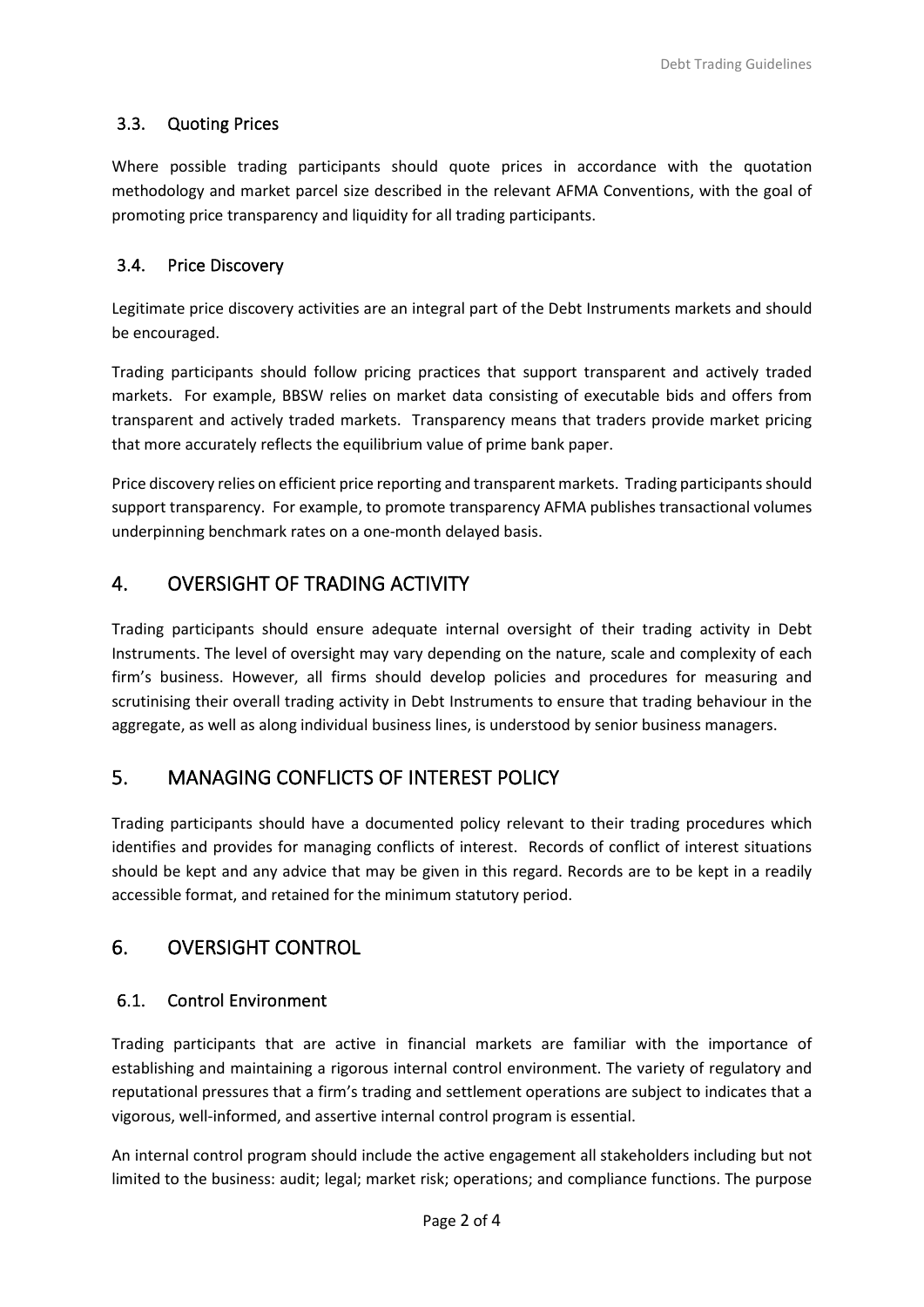of this is to ensure that its Debt Instruments business acts in accordance with relevant legislation and best market practices including appropriate information barriers known as Chinese Walls between, for example, trading and loan origination functions.

Additionally, trading desk management and those involved in the oversight of transactions should implement policies and procedures, such as monitoring risk limits, to ensure that any questionable trading practices are identified and addressed in a timely manner. To this end, trading desk management and supervisory staff should be aware of, and understand strategies executed by the trading desk.

Those staff employed in a risk function should have a background that allows them to detect any potential problems including fully understanding the complete front-to-back process and any product features of that area of the firm's business which they oversee. Similarly, risk staff should have a thorough understanding of the objectives and trading strategies being employed either as principal or on behalf of clients to detect potentially questionable activities.

Other control functions, and particularly legal and compliance staff, should be empowered to evaluate and respond promptly to questionable trading practices should they occur. Trading participants should aim to provide real-time trade position information to the oversight function in order to provide timely notification of problematic positions.

Senior business managers should take responsibility for ensuring that internal control policies are fully implemented and followed in their business areas.

#### 6.2. Review of Trading

Individuals responsible for oversight functions, and particularly legal and compliance staff, should be empowered to bring any concerns to the attention of appropriate senior business managers within the organisation. Individuals responsible for internal control functions that track capital charges associated with trading activity, including settlement fails, should communicate these charges and their source to senior and trading desk management.

Internal control policies should identify the specific trading trends, positions, strategies, or behaviours within the trading operation that constitute triggers for mandatory business and compliance review. Mandatory review does not in itself automatically suggest that a trading position, strategy, or behaviour must be altered; that will depend on the results of the review and consultations between management and compliance. Because the structure of the Debt Instrument markets is always evolving, triggers for mandatory review (and the appropriate thresholds for individual triggers) may change over time as the size and structure of the market change and as a member's business evolves.